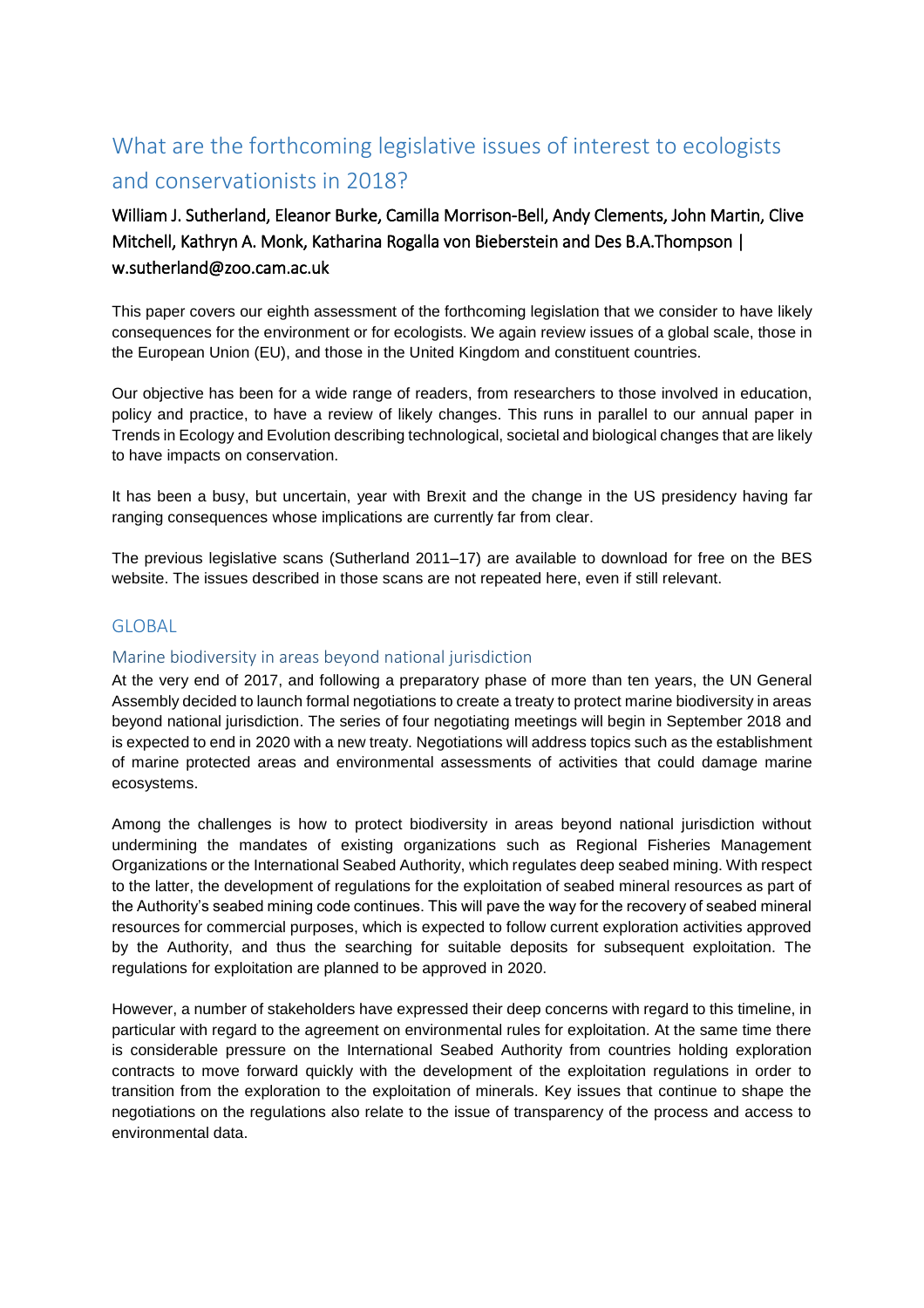### Developments towards the post-2020 agenda for biodiversity

In 2020, Parties to the Convention on Biological Diversity will adopt a new global biodiversity framework to succeed the Strategic Plan for Biodiversity 2011-2020. The process for developing this new agenda will be agreed by the Conference of the Parties in November in Egypt. Thus, 2018 will be a critical year, with decisions to be made about the process and direction for the post-2020 agenda for biodiversity. Final review of delivery of the current Strategic Plan will be based on a number of sources, a key one being the fifth edition of the Global Biodiversity Outlook. One input to this review will be the Global Wetlands Outlook, to be released at the Conference of the Parties to the Ramsar Convention on Wetlands in October. Other sources still in development include assessments being undertaken by the Intergovernmental Science-Policy Platform on Biodiversity and Ecosystem Services (IPBES). In March, the IPBES Plenary meeting in Colombia will consider for approval four regional assessments of biodiversity and ecosystem services, and a thematic assessment on land degradation and restoration. An IPBES global assessment is due for completion in 2019.

The 2030 Agenda for Sustainable Development will be particularly relevant as the post-2020 agenda for biodiversity is being developed, both because of the importance of biodiversity and ecosystem services in achieving the Sustainable Development Goals, and because a number of the targets in the 2030 Agenda are derived from the Aichi Biodiversity Targets and therefore have a target date of 2020. With these points in mind it is also intended to take advantage of other relevant processes such as the High-Level Political Forum on Sustainable Development in July in New York and the next UN Environment Assembly in March 2019, to consider the role of biodiversity and ecosystem services in addressing the sustainable development agenda. With regard to national implementation of the post-2020 agenda for biodiversity, and in order to avoid time-lags between adoption and implementation at the national level, ideas that are being explored include the suggestion that Parties might begin considering their national commitments in advance of the formal adoption of the post-2020 agenda for biodiversity.

### Forest biodiversity and sustainable development

After a focus amongst others on the conservation and sustainable use of the oceans (Sustainable Development Goal 14) at the High-Level Political Forum on Sustainable Development in 2017, the next meeting in July 2018 will undertake a detailed review of a further set of Sustainable Development Goals, including Goal 15 on life on land. With regard to forests, input to the Forum will be provided by a conference organized by the Collaborative Partnership on Forests in February in Italy and the UN Forum on Forests, which will convene in May 2018. The UN Forum on Forests will address implementation of the first ever UN Strategic Plan for Forests 2017-2030, which calls for reversing the loss of forest cover and increasing forest area by 3 percent worldwide by 2030.

### Other area-based conservation measures

With respect to Aichi Biodiversity Target 11, and in response to an IUCN World Conservation Congress Resolution in 2012, technical guidance on the interpretation of the wording "and other effective areabased conservation measures" (OECMs), is currently being developed. The respective task force was established in 2015 and it will present guidelines on OECMs at the 14th Conference of the Parties to the Convention on Biological Diversity in November 2018. Parties are also expected to consider the adoption of a formal definition of OECMs at the Conference in Egypt, given that it will become increasingly important to track and understand the regulatory frameworks under which these areas are managed in order to assess progress until 2020 and beyond.

### Environmental pollution

The first Conference of the Parties to the Minamata Convention on Mercury was held in September 2017 in Geneva. Next to a number of procedural and organizational issues, such as an interim arrangement for the location of the convention's secretariat in Geneva, the meeting addressed a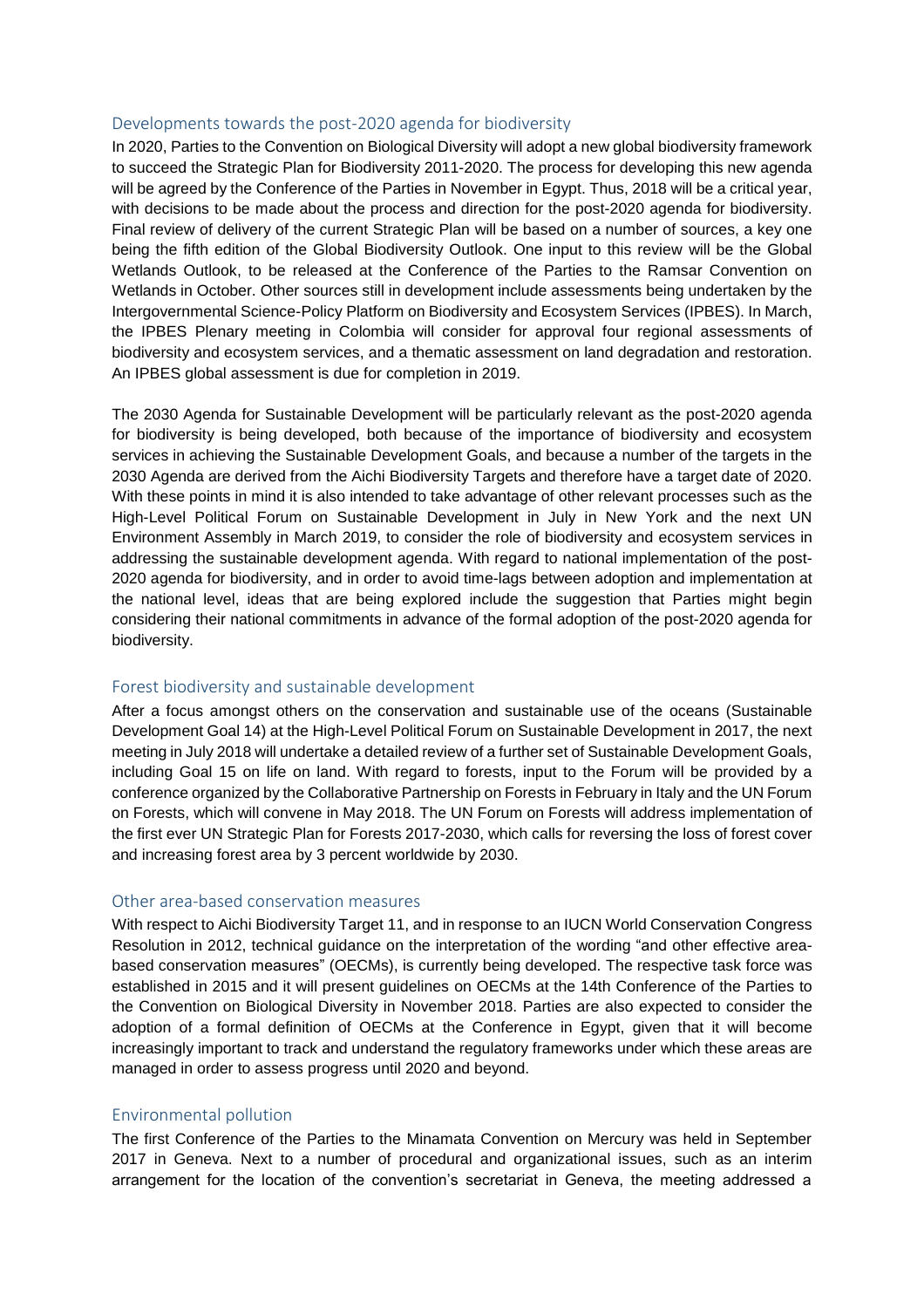number of substantive issues. This included agreement on a range of measures to limit the impact of mercury extraction and industrial usage, such as the adoption of guidelines to regulate artisanal and small-scale gold mining and the reduction of mercury emissions. The second Conference of the Parties is scheduled to take place in November 2018. The third UN Environment Assembly, held in December 2017, was also themed around the issue of pollution. A key focus was on marine litter and microplastics and countries agreed that the issue must be addressed as a priority in countries' environmental actions plans. Committing amongst others to the strengthening and enforcement of more integrated policies, regulations and laws, the Ministerial Declaration of the 2017 UN Environment Assembly "Towards a Pollution-Free-Planet" also recognized the Kigali Amendment to the Montreal Protocol on the phasedown of short-lived climate pollutant, hydrofluorocarbons, which will enter into force in 2019.

### Environmental Safeguards

Similar to a number of financial institutions that recently updated their safeguard policies, the World Bank will launch its new Environmental and Social Framework in 2018. The exact date is still to be determined. This will have a significant influence on government development activities around the world, as it will apply to all new Bank investment projects. One of the ten Environmental and Social Standards that form part of the framework includes Environment and Social Standard 6 on Biodiversity Conservation and Sustainable Management of Living Natural Resources. In common with Performance Standard 6 of the International Finance Corporation, a net gain for critical habitat and no net loss for natural habitat (net gain, where feasible), are required.

In the past, the adoption of environmental standards in multilateral development banks and financial institutions has been important for the progress of law and policy around the globe, in particular with respect to environmental assessment legislation. The combination of public and private financing requirements where Equator Principles finance institutions are involved may also lead to enhanced safeguard implementation.

# EUROPE

### Brexit

A Brexit deal will be negotiated this year (prior to UK's scheduled exit in March 2019) and could have implications for environmental standards in the UK and for the rest of the EU (depending on what is agreed), especially if it is seen to be allowing the UK to "cherry pick" which standards it adheres to in order to trade with the EU as this would undermine the integrity of the single market/environmental acquis.

### Fitness Check Water Legislation

The EU have started a Fitness Check into various bits of fundamental water management legislation including the Water Framework Directive, the Floods Directive and the Urban Waste Water Treatment Directive. The fitness check will look at the relevance, effectiveness, efficiency, coherence and EU added value of the directives and will include an assessment of the potential for regulatory simplification and burden reduction. An online public consultation will be undertaken in the first half of 2018 with an opportunity for further discussion at the European Water Conference in September 2018. The fitness check process is programmed be competed in the second half of 2019. On the Water Framework Directive in particular it is expected that there will be lobbying from some member states and sectors to extend the 2027 deadline and to move away from the "one out all out" rule for good ecological status classification.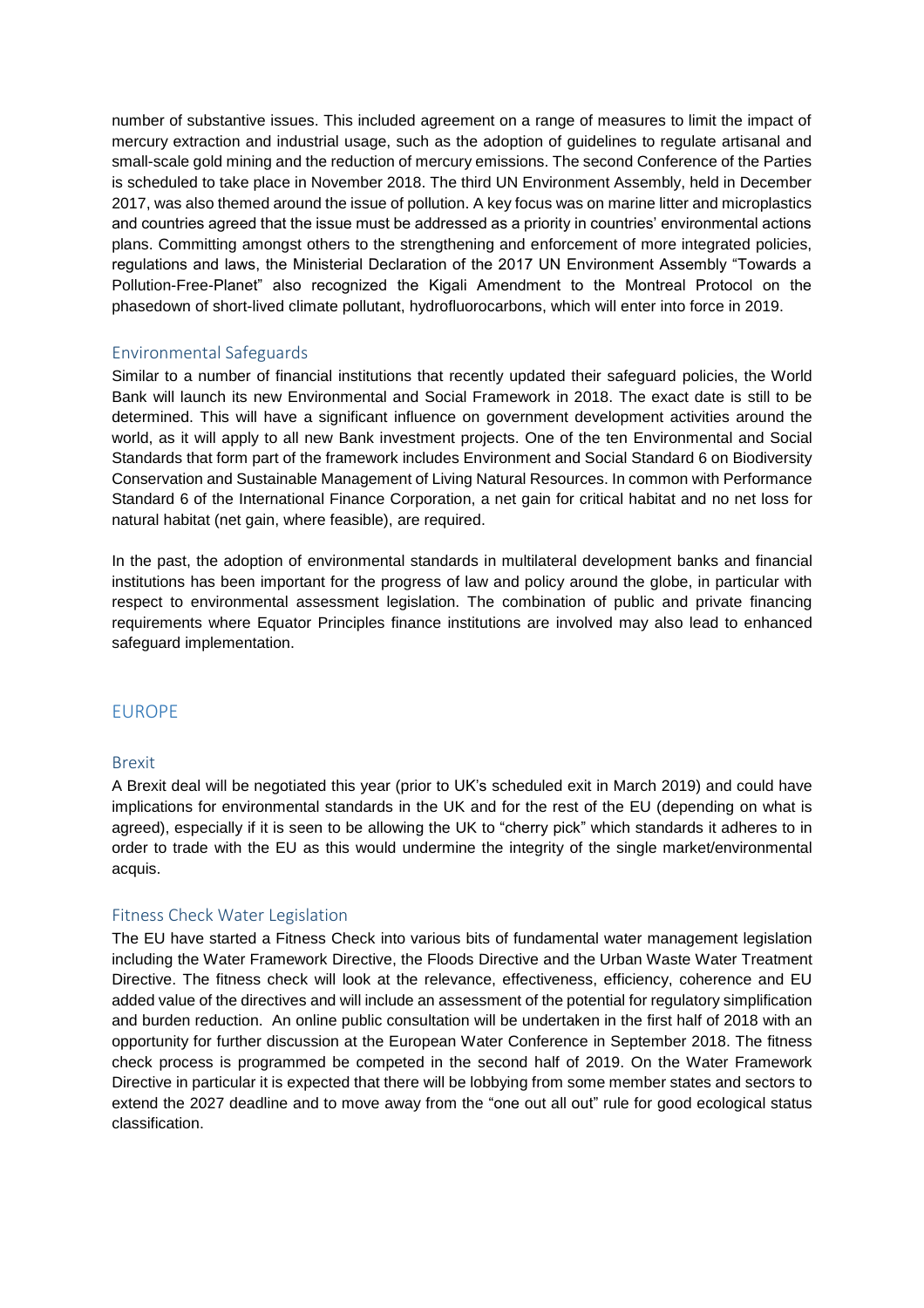### Invasive Alien Species Regulation

The central component of the Invasive Alien Species Regulation is the IAS List – a list of Invasive Alien Species deemed so dangerous their use is heavily restricted across the EU. Several Member States, led by Germany, are actively hostile towards the Regulation. Having spent two years trying to prevent any species being included on the EU IAS List, these hostile nations have changed track and now called for a delay of 3 years in including any new species on the EU IAS List. In doing so they have gained support from additional Member States. There was a real risk at the meeting of the Member States in Dec 2017 that a decision would be taken to prevent any species being included on the EU IAS List for the next three years. Thereby significantly undermining efforts to reduce the IAS threat. As a compromise, the Commission and the Member States agreed to delay for one year the further inclusion of species on the IAS List. Conservationists remain concerned that this delay will be extended beyond the one year and are putting political pressure on to stop this from happening.

In 2018 the European Commission will propose a piece of secondary legislation to set the evidence criteria by which a species will be judged appropriate or not for inclusion on the Invasive Alien Species list. This legislation can be vetoed by either the European Parliament or the Member States. Industry groups are lobbying for a high evidence base, so that few if any species will be included on the list. Environmental NGOs are calling for a more measured approach.

### 2030 Climate and Energy framework

A broad-ranging legislative package aimed at driving Europe's delivery against international climate change mitigation commitments is currently progressing through the European co-decision process. The 'Clean Energy for All Europeans' package covers both renewable energy, energy efficiency and governance of the broader energy transition. The implications of the way in which Member States pursue the clean energy transition could have profound impacts on species and habitats. European Parliament has shown support for relatively ambitious targets for renewable energy and energy efficiency, whilst at the same time supporting a more strategic spatial approach to energy planning that better respects ecological limitations. Except for a ban on the use of palm oil for energy generation, they are proposing limited improvements to the current bioenergy policy which is driving wildlife damage. Uncertainty remains however, about the appetite of national governments for the progressive elements of the European Parliament's proposal.

Member States will be needing to develop their draft National Energy & Climate Plans (as required by the Governance Regulation) this year, in preparation for the 2019 deadline (exact date to be confirmed – this is an area of intense debate – the Commission suggest 1 January; Parliament have said 6 months after regulation coming into force, or 1 June 2019 whichever is later; Council will probably push for 31 December).

### Common Agriculture Policy

Following the European Commission's Public Consultation and Impact Assessment of the Common Agriculture Policy undertaken last year, the Commission has published its communication setting out its initial thoughts on the future of the policy, this was described by the Agriculture Commissioner, Phil Hogan, as evolution rather than revolution. The communication sets out four objectives for the Common Agriculture Policy, three are updated versions of current objectives and an additional fourth objective to address societal expectations regarding sustainable food production, in particular concerning food safety, food quality, environmental and animal welfare standards. These four objectives are underpinned by three horizontal measures or principles which apply to each objective: a new delivery model for the Common Agriculture Policy and a commitment to a simpler policy; a shift towards a more knowledge-based agriculture based on research and innovation; and coherence of the Common Agriculture Policy with the Union's commitment to supporting sustainable development in developing countries. In June or July 2018 it is anticipated that the Commission will formally publish its impact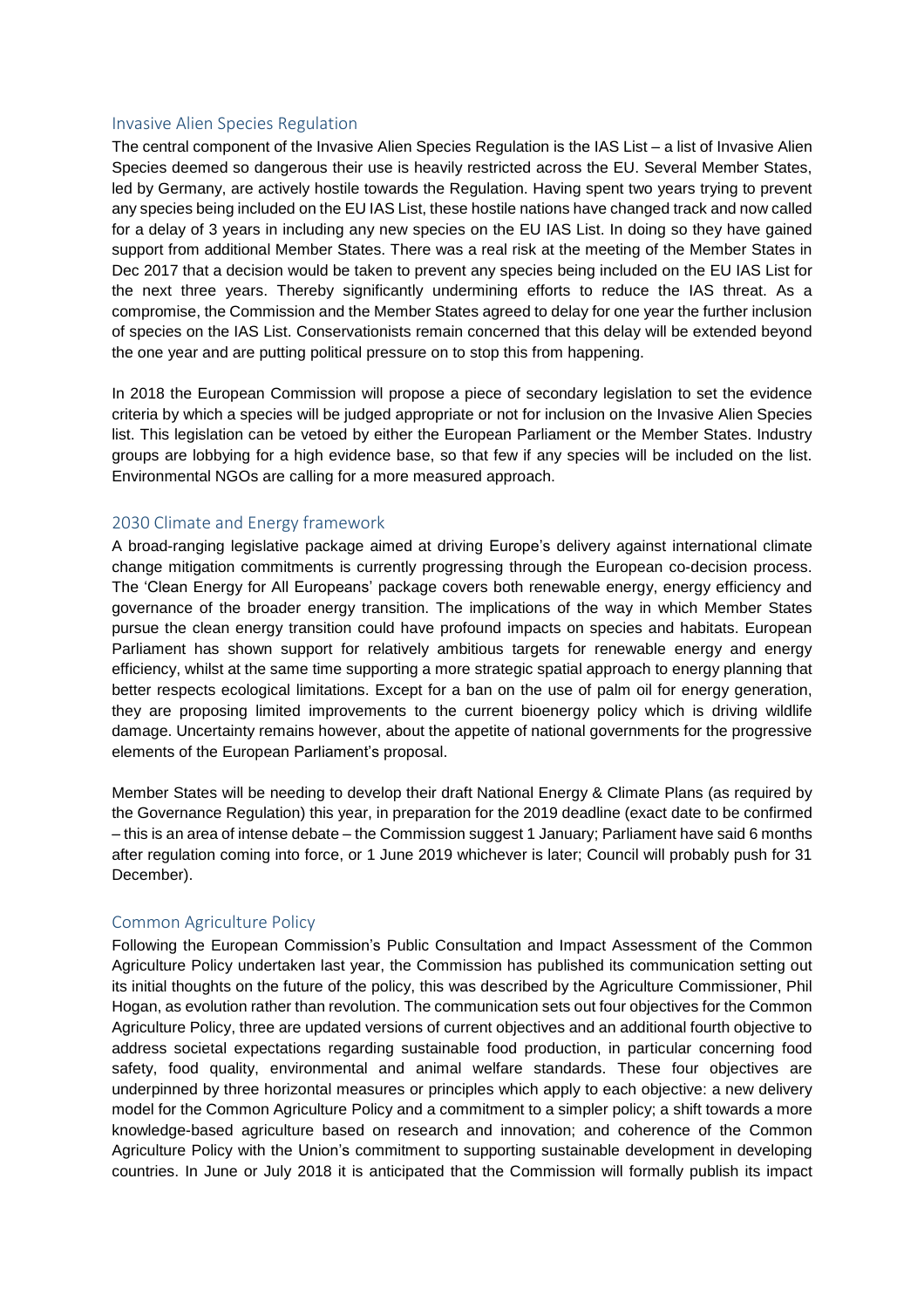assessment, in the second half of the year the Commission will publish its legislative proposals and following this the co-decision process with the European Parliament and Council will begin.

### Multi-Annual Financial Framework

The current Multi-Annual Financial Framework, which sets the main EU spending priorities, runs to 2020 and the Commission is developing proposals for the next period – 2021-27. Proposals were originally due to be published in late 2017 but delayed due to Brexit and now expected in May 2018. This will be followed by negotiation between the Parliament and Council and expected adoption by the European Parliament in 2019.

#### Plastics Strategy

The first-ever Europe-wide strategy on plastics, adopted on the 16 January 2018, is a part of the Commission's transition towards a more circular economy. Their aim is to protect the environment from plastic pollution whilst fostering growth and innovation, turning a challenge into a positive agenda for the Future of Europe. They assert that there is a strong business case for transforming the way products are designed, produced, used, and recycled in the EU and by taking the lead in this transition, the Commission wants to create new investment opportunities and jobs. Under the new plans, all plastic packaging on the EU market will be recyclable by 2030, the consumption of single-use plastics will be reduced and the intentional use of microplastics will be restricted. The Commission will present the proposal on single-use plastics later in 2018. Stakeholders have until 12 February 2018 to contribute to the ongoing public consultation. The Commission will launch the work on the revision of the Packaging and Packaging Waste Directive and prepare guidelines on separate collection and sorting of waste to be issued in 2019.

### Common Fisheries Policy

Following the Commission's proposal in 2016 for a new Technical Measures Regulation to revise the rules on how, where and when fishing can be done across different sea basins in Europe, the regulation was heavily debated in 2017 in both Council working groups and the European Parliament, and hence its adoption was delayed. Trilogue negotiations are expected to take place for most of 2018. Although the proposed new regulation aims to reduce impacts on not just fish stocks but also the wider marine environment, it is currently too early to determine if it will actually deliver in aligning with the reformed Common Fisheries Policy and environmental legislation (Birds Directive, Habitats Directive, and Marine Strategy Framework Directive).

To implement regionalised decision-making under the reformed Common Fisheries Policy, multiannual plans for each of the sea basins are to be developed. The Commission's proposed plan for demersal fishing in the North Sea (North Sea Multiannual Plan) entered trilogue in 2017, with expected adoption in 2018. The legislation is not expected to include concrete measures to tackle fisheries impacts on the wider marine environment (e.g. seabird bycatch) but it will create the possibility for these to be agreed regionally.

# UNITED KINGDOM

#### The European Union (Withdrawal) Bill

This Bill puts an end to the supremacy of European Union law in the UK by repealing the European Communities Act 1972. It also converts EU law and preserves EU-related domestic law onto the postexit day statute book and provides delegated powers to make secondary legislation in order to prepare for leaving the EU.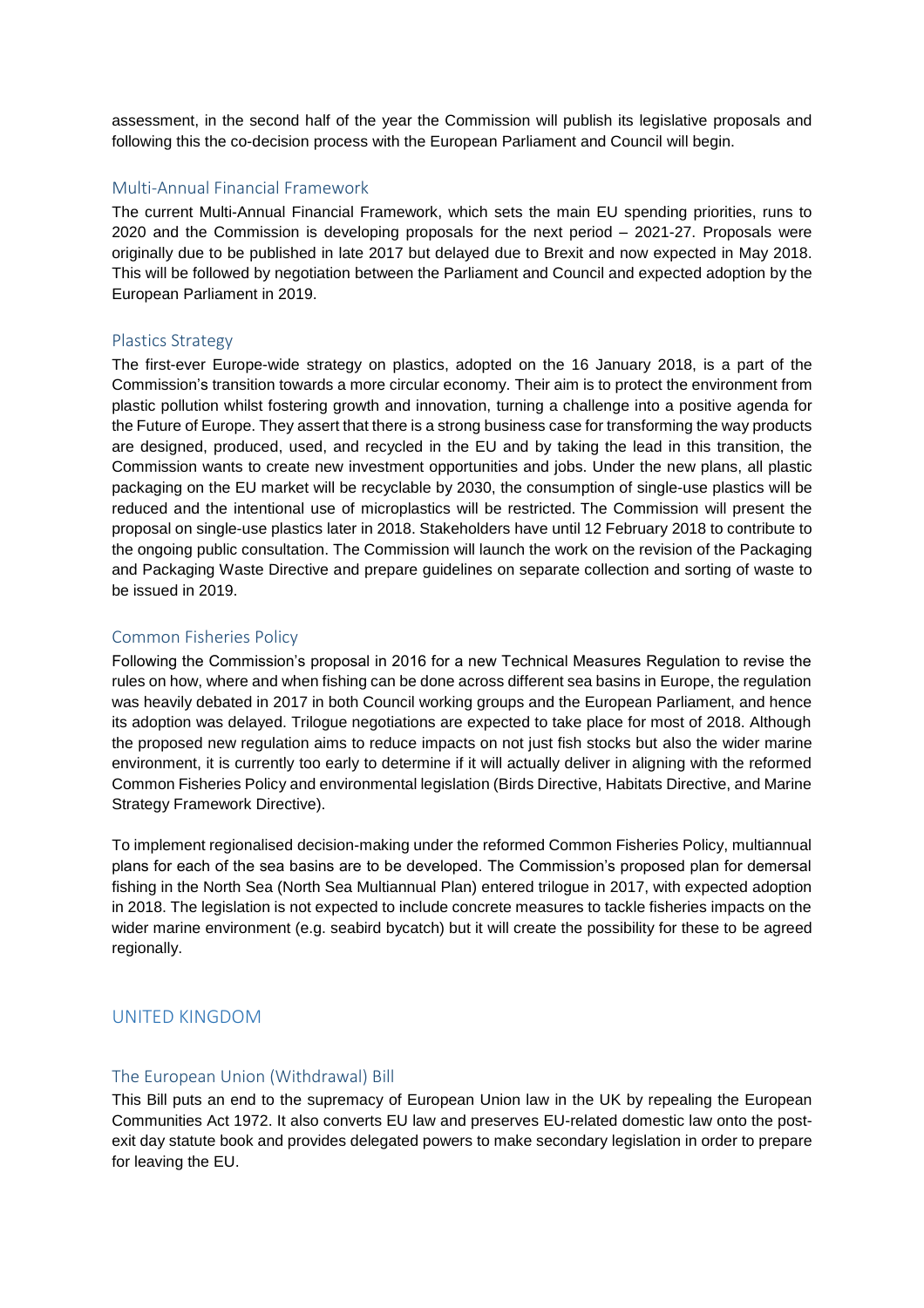At the time of writing, the date for the second reading of the bill in the House of Lords had not been set but was expected at the end of January. Given that the government does not have a majority there, and the concerns already expressed by the peers about the bill, it is expected this will not be a straightforward process. Therefore, the legislation is likely to return to the House of Commons after the House of Lords.

Over 400 amendments and 80 new clauses were tabled to the bill when in the House of Commons, with the amendment papers reaching 170 pages. A number of concerns were raised about its potential impact, including the Henry VIII powers. Henry VIII powers are concerning since it would enable the use of secondary legislation to amend the text of primary legislation. The government says it needs Henry VIII powers to tidy up "deficiencies arising from withdrawal"; referring to EU regulators, the European Court of Justice and other entities that will no longer have any sway in Brexit Britain. Additionally, important tabled amendments that have significant consequences for the environment in particular include a new clause to enshrine EU environmental principles within law and for the establishment of a new independent environmental regulator. The clause sets out the minimum standards for consultation on these matters. However, the publication of the 25 year plan for improving the environment stated its commitment to consult in 2018 on the scope, powers and functions of a new environmental watchdog. Although no clarity was provided on the precise timescale for this.

An additional proposed clause referred to environmental protection and improvement. The clause would ensure oversight of the transfer of functions from EU institutions to domestic institutions, by requiring the Government to establish a publicly accessible register of environmental governance functions and powers exercised by EU institutions, and to make regulations that ensure that all relevant environmental powers and functions are continued.

# A UK Fisheries Bill

The Queen's speech included a Fisheries Bill to 'enable the UK to control access to its waters and set UK fishing quotas once it has left the EU'. At the time of writing there was no further formal information as to when to expect the Fisheries Bill to be tabled in 2018 (or even 2019 since the June 2017 Queen speech proposed a two-year legal programme). However, Defra Minister's had already hinted to expect the publication of a White Paper on the new Fisheries Bill by the end of 2017 (which did not happen), with the Bill being published and introduced early 2018. Hence, many are hoping the White Paper will be published early 2018.

### An Agriculture Bill

The Queen's Speech mentioned an Agriculture Bill that will ensure an effective system is in place to support UK farmers and protect the natural environment after the UK leaves the EU, and therefore the Common Agricultural Policy. However, it appears as though a more likely approach will be the development of a UK wide Policy Statement on Agriculture that provides a framework for all UK countries. The 25 year plan for improving the environment stated, "a new environmental land management scheme will help us deliver more for the environment … We will work closely with the devolved administrations on a framework that works for the whole of the UK and reflects the needs and individual circumstances of Scotland, Wales, Northern Ireland and England. As part of this, we will continue to engage regularly with all the devolved administrations to explore options on the design and appropriate extent of the forthcoming Agriculture Bill."

# ENGLAND

The European Union (Withdrawal) Bill completed its 3<sup>rd</sup> reading during the week commencing 15 January 2018. Three main areas of interest are the proposed Agriculture Bill, Fisheries Bill, and the Secretary of State's decision, announced in November 2017, to consult on a new environmental body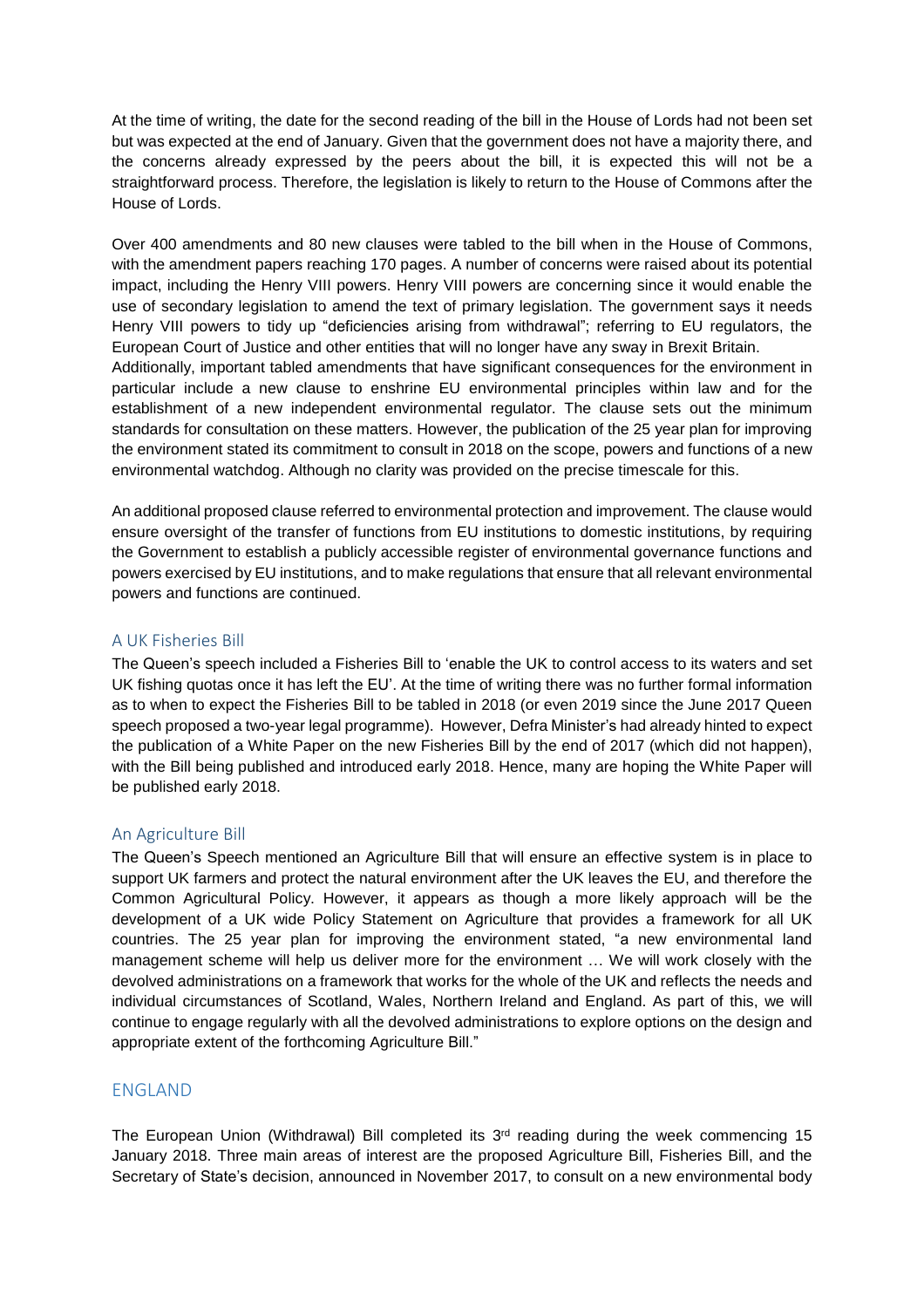to fill the EU governance gap. The implications of these initiatives may have a bearing on just England, or on the UK as a whole, although at present the details remain uncertain.

We know that a Transition Agreement is planned to be in place from the end of March 2019, at which point we will leave the Common Agriculture and Common Fisheries Policies. There is an intention to remain bound by EU rules, although there is no legislative mechanism to ensure this. The Multi-Annual Financial Framework period to 2020 means we will be eligible for EU funds until then and, for example, the current round of LIFE funding remains available. There is proposed to be a statement of environmental principles to inform domestic policy and decision-making, for example enshrining 'polluter pays' in the domestic regime.

#### Fisheries

The Fisheries White Paper leading to legislation in the next Parliament is expected imminently and ahead of the Agriculture Bill. It is understood the government wish to see the provision of legislative powers to enable sustainable marine management in UK waters, including 12-200nm limits, alongside controls on fishing quotas. The Marine Management Organisation may be tasked with regulating access to resources and quotas.

#### Agriculture

At present it is understood that there is likely to be a Command Paper with policy questions for consultation in late February 2018. The Secretary of State has indicated that the Basic Payment Scheme subsidy will be phased out, and there will be a new method of providing financial support to farmers, moving away from subsidies to paying 'public money for public goods', a constant rhetoric now for some months. In addition there is the intention to build a natural capital approach in all land-use and management to develop a truly sustainable future for our countryside. A new universal stewardship scheme available to all has been trailed, as has the intention to maintain the total cash value of public support to agriculture through to 2022.

#### Proposal for new Environment Body

The Secretary of State's intention is to create a new body that is able to hold Government to account, probably through Parliament rather than within a government department, replacing the jurisdiction of the EU. Speculation surrounds the details of such a body and its relationships to existing environmental public bodies such as Natural England and the Environment Agency. Models such as the Climate Change Committee and the Information Commissioner's Office have been put forward as ideas, in addition to models elsewhere in the world such as in New Zealand. There is an unresolved question as to whether the targets and measures within the 25 Year Environment Plan could be placed on the statute as the basis for holding this and future governments to account over the period of the plan.

#### 25 Year Environment Plan (25YEP)

On 11 January 2018 the Prime Minister launched the long awaited 25 Year Environment Plan – '*A Green Future: Our 25 Year Plan to Improve the Environment'*. Commentators have been supportive of the breadth and the real ambition in the plan, and more challenging about the detail of its implementation. In particular, the lack of a commitment to translate ambition into law by establishing an Environment Act aimed at restoring nature, to date is seen as a notable omission. The Secretary of State's speech at the Oxford Farming Conference in early January, and his verbal evidence to the House of Lords Committee into the effectiveness of the Natural Environment and Rural Communities (NERC) Act and Natural England are informative.

The plan contains a range of positive initiatives and commitments, and reconfirms that the effect of all EU laws to protect the environment will be maintained. Specific commitments include the principle of Net (environmental) Gain where the impacts of development will need to be more than outweighed by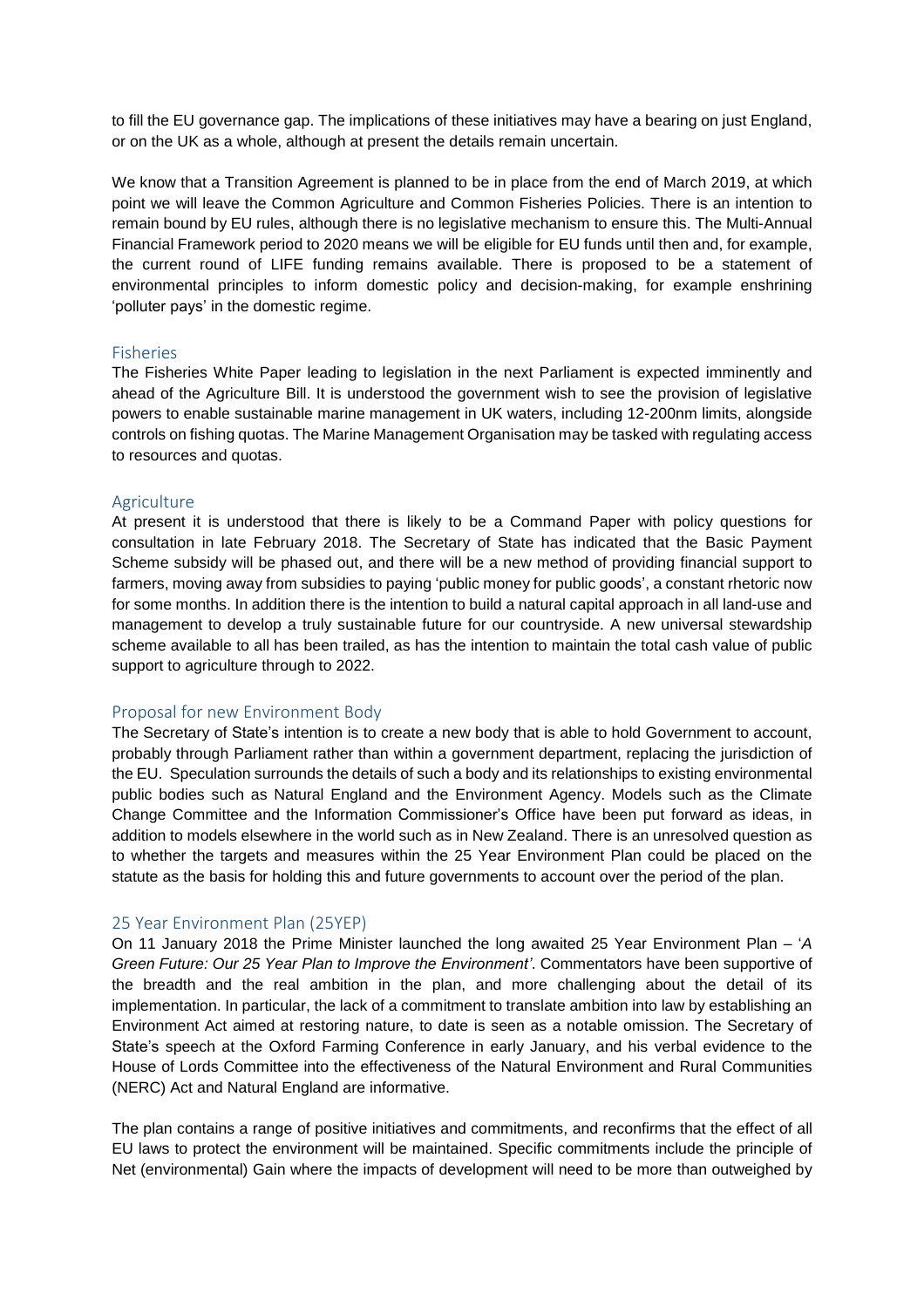beneficial interventions for habitats and species. There are commitments to create or restore 500,000 hectares of wildlife-rich, priority habitat outside protected areas, and to create a Nature Recovery Network based on the Lawton principles. There is an intention to facilitate funding through a new domestic natural environment impact fund.

It must be recognised that writing an account such as this at a time of uncertainty and very fast moving change is, at best, an educated guess at details and timescales of the tectonic changes likely to be implemented.

# SCOTLAND

The Scottish Government publishes the Programme for Government in September, implementing Manifesto commitments for the financial year. The environment and environmental issues got more mentions in the 2018-19 version than in previous Programmes.

### Programmes for Government

The Programme for Government 2017-18 (Scottish Government, 2017) was described as the 'greenest ever' (Dixon, 2017). It strongly reflected the First Minister's ambitions, with arguably strong lines on education, environment and the economy. A strong theme is the low carbon, circular, digital, fairer economy, and repopulating and empowering Scotland's rural, coastal and island communities. Evidently, the choreography of the First Minister entering the Chamber with the Cabinet Secretary for Environment, Climate Change and Land Reform sent an important message about priorities.

As in previous programmes in Scotland, environmental rights and fairness are important themes, both in terms of helping improve the environmental fortunes of those suffering from disadvantage and also anticipating the need to resolve some environmental conflicts of interest in the absence of EU institutions (e.g. Court of Justice of the European Union).

The legislative programme for the Scottish Parliament in 2018-19 is likely to focus mainly on progressing existing Bills and allowing space to deal with legislative requirements arising from the UK Government's negotiations on Brexit.

### Climate Change Bill

This brings the 2009 Act up to date with regard to the Paris Agreement, including more ambitious targets to reduce greenhouse gas emissions so that Scotland plays its role in limiting the global temperature increase to 1.5°C above pre-industrial levels. It also seeks to increase transparency, to demonstrate the Scottish Government's commitment to sustainable economic growth, and signals to the international community that Scotland is well placed to undertake low carbon business.

The new Climate Change Plan for 2018 is expected to set an ambitious programme to reduce greenhouse gases and to provide certainty to businesses and investors about how the Scottish Government plans to reduce emissions over the 2020s and early 2030s. There is likely to be a focus on electric vehicles and associated infrastructure, heating, increasing rates of woodland planting and continuing a major programme of peatland restoration.

### Crown Estate Bill

This establishes a framework for the management of Crown Estate assets to ensure Scotland's local communities, authorities and industry can benefit from the devolution of the Crown Estate.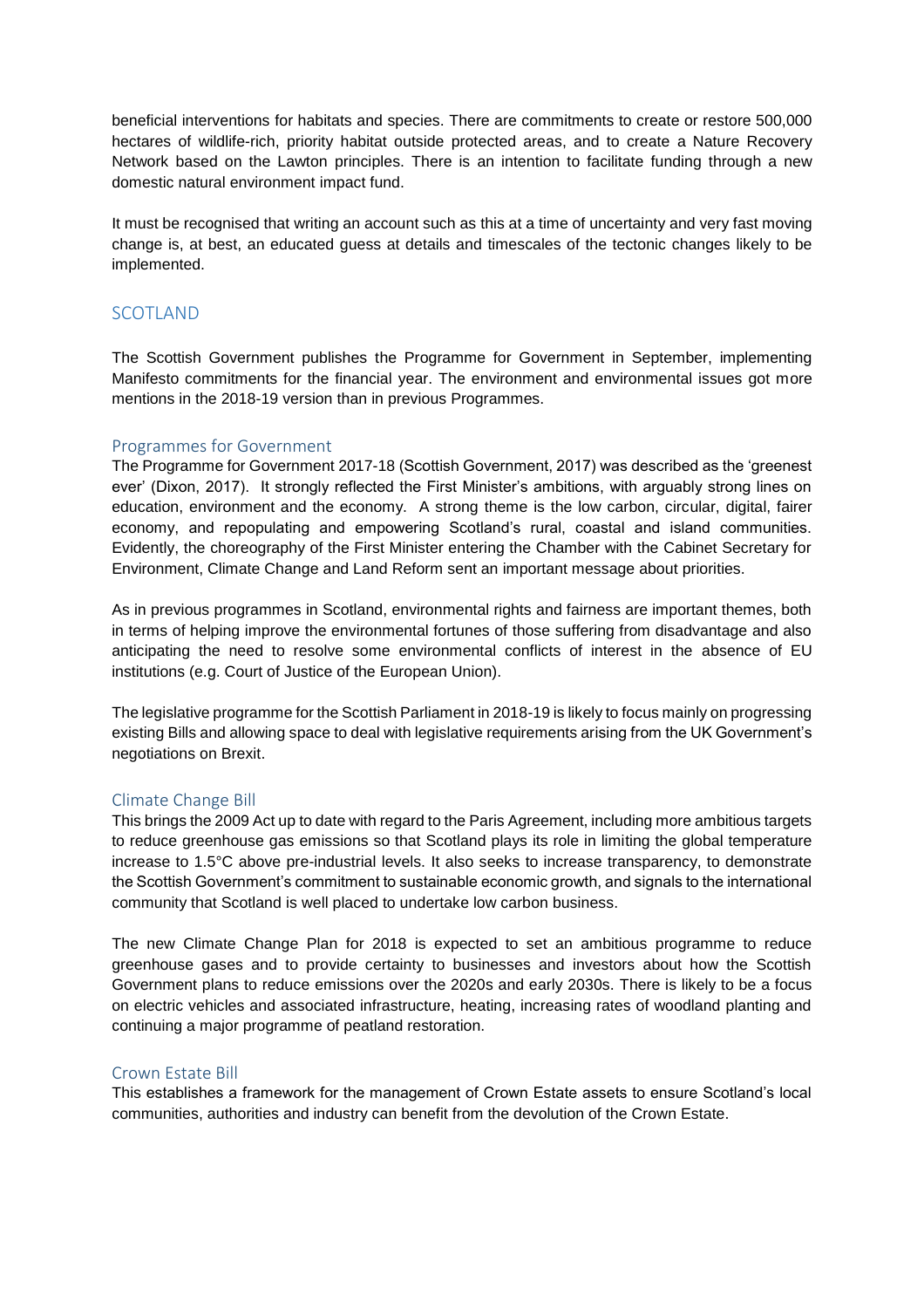### Planning Bill

Responding to the independent review of the planning system, this will facilitate the provision of infrastructure to support development that Scotland is deemed to need. It offers a simpler, more effective system of development plans; and improves the procedures for preparing plans allowing communities better opportunities to influence the future of their areas.

#### Grouse Moors and Deer management

Two experts groups have been established to look at the future of deer Management (chaired by Simon Pepper) and grouse moor management (chaired by Professor Alan Werritty). Both groups should make key recommendations by summer 2019, which could have major implications for the regulation and management of large areas of rural Scotland.

# **WALES**

Wales' ground breaking legislation putting sustainable development at the centre of decision making continues to create wider consultation and new innovative products on multiple aspects of the governance of Wales and its relationships with the rest of the UK and further afield. The Environment (Wales) Act 2016 and the Well-being of Future Generations (Wales) Act (2015) both enshrine the commitment to key international obligations that will not change because of the UK's exit from the EU. The legislation demonstrates how the crucial international work streams covering the United Nations Sustainable Development Goals, United Nations Framework Convention on Climate Change, and the United Nations Convention on Biological Diversity can be integrated at the sub-national level to drive real change.

### Well-being of Futures Generations (Wales) Act (2015)

As set out in the Well-being of Future Generations Act, the Welsh Government and its 43 public bodies must demonstrate the Five Ways of Working (Integration; prevention; collaboration; long-term; involvement) in setting well-being objectives that maximise the contribution to the seven Well-being Goals for Wales. These Ways of Working towards the Goals are increasingly being embedded in public bodies' corporate plans and reporting. To ensure everyone works towards the same purpose, the listed public bodies must work to achieve all the goals, not just one or two.

The first Future Trends Report was published in May 2017 to support Welsh public bodies balance short-term needs with the ability to also meet long-term needs. It identified key social, economic, environmental and cultural trends that could affect Wales in the future, as well as some factors that could influence the direction of those trends. A growing community across government and the research community is developing the evidence base for the next report.

All 19 local Public Services Boards are functioning and have produced their required online Assessments of local well-being. Each Assessment draws together findings from data, academic research, future trends and the views of local people, and considers their economic, social, environmental and cultural well-being. During 2017, the Public Services Boards used the assessments to draft their Well-being Plans that identify their well-being priorities. Drafts went out for consultation in September 2017, and final plans should be published by April or May 2018. The next phase is to set out the delivery actions.

In 2017, the independent Future Generations Commissioner produced her first annual report, and put her draft strategic plan 2017–2023 online. She also provided a report, 'Well-being in Wales: Planning today for a better tomorrow,' containing 17 recommendations on the key areas of change needed for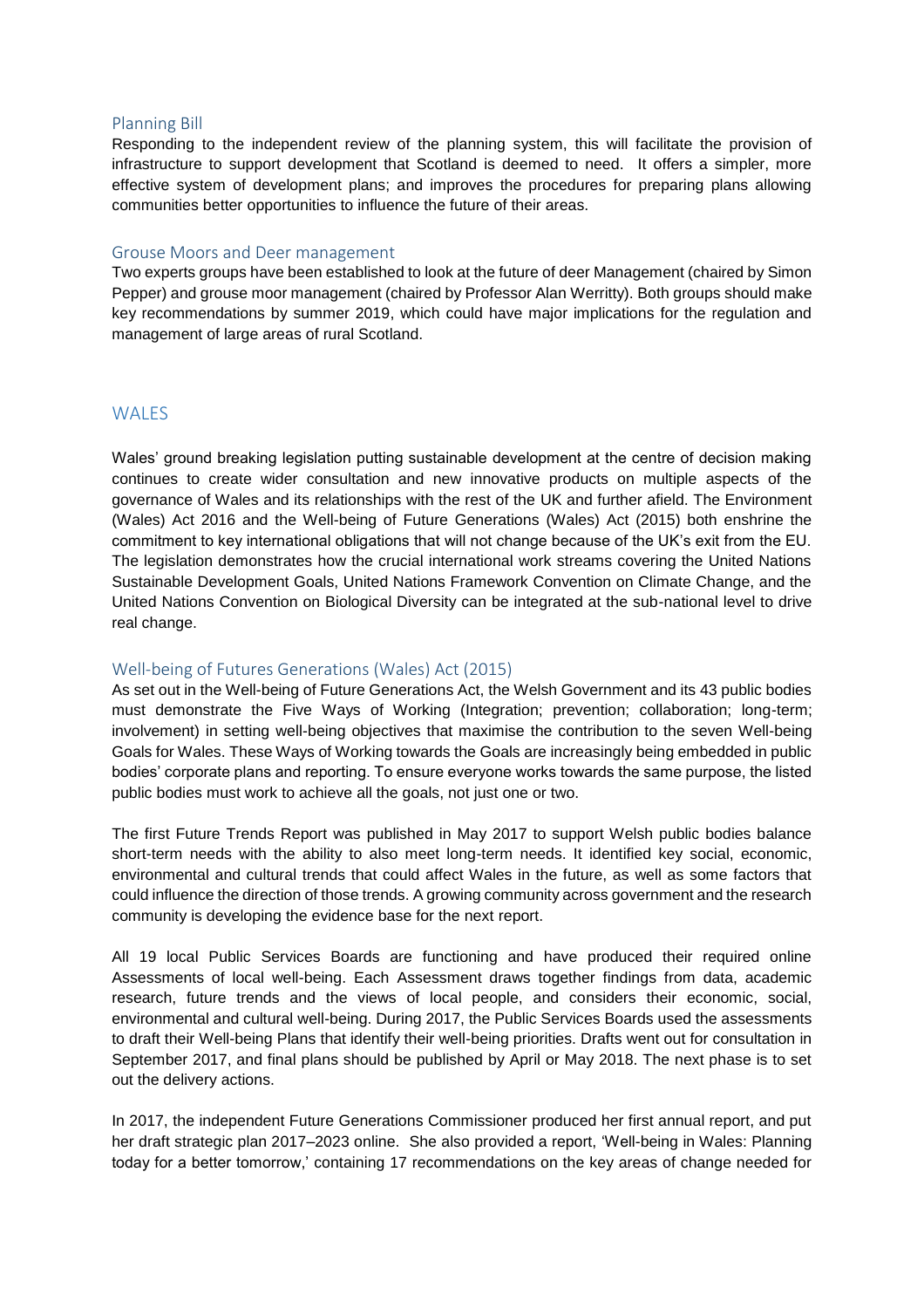the public sector to make better decisions for future generations. The Commissioner provided individual feedback to all 19 Public Services Boards on their assessments.

### Environment (Wales) Act (2016)

As the first product of the Environment Act, the 2016 State of Natural Resources Report, produced by Natural Resources Wales, was the primary evidence base for the first National Natural Resources Policy. The State of Natural Resources Report will normally have a five-year cycle, but the second report will be published in late 2020 to bring it in line with the Assembly election cycle. This second report is currently under external stakeholder discussion to upgrade and refine its databases, develop analyses, and explore more innovative presentational styles.

Following a three-month public consultation ending in February 2017, the first Natural Resources Policy, was published on 21 August 2017. This was the second statutory product of the Environment Act. It set out policies, priorities, opportunities and challenges for the sustainable management of natural resources in Wales, especially three national priorities to deliver nature-based solutions increase renewable energy and resource efficiency, and take a place-based approach It also identified necessary actions in relation to climate change and biodiversity, and to contribute towards the goals across the Well-being of Future Generations Act.

Area Statements, as required by the Environment Act, ensure that national priorities inform a placebased approach to local delivery and are being produced by Natural Resources Wales in partnership with diverse stakeholders, who will be encouraged and supported to take area-based action. Area Statements will, for example, support Public Authorities in complying with the Environment Act Section 6 Biodiversity and Ecosystem Resilience Duty, Local Authorities when developing Local Development Plans, and feed into Local Well-being Assessments and Plans. Six Area Statements cover terrestrial Wales, and a seventh covers Welsh marine waters. Subject areas include renewable energy, green infrastructure, natural flood alleviation, land and soil management. Natural Resources Wales aims to deliver all-Wales coverage by the end of 2019.

Part 1 of the Environment Act promotes sustainable management of natural resources, to maintain and enhance the resilience of ecosystems and the benefits they provide. Section 7 will replace the Section 42 lists of habitats and species under the Natural Environment and Rural Communities Act in respect of Wales, with "a list of living organisms and types of habitat which are…of principle importance for the purpose of maintaining and enhancing biodiversity in relation to Wales". This is a work in progress, reflecting the challenges of translating ecological complexity into legislative requirements.

### Marine Management

The three-month Welsh Government consultation on the draft first Welsh National Marine Plan for Welsh seas ends on 29 March 2018. It covers inshore and offshore marine plan areas for which Welsh Ministers are the marine planning authority. The draft WNMP supports the sustainable development of Welsh seas and includes policy in relation to 11 sectors, including marine aggregates. The approach to managing marine activities in the draft WNMP conforms to the Marine and Coastal Access Act 2009, UK Marine Policy Statement (2011), and applies the sustainable development principles of the Wellbeing of Future Generations (Wales) Act 2015 and the requirements of the Environment (Wales) Act 2016. It introduces a framework to support sustainable decision-making for Welsh seas; sets out the Welsh Government vision and strategic objectives; presents general policies (economic, environmental and social) and includes sector-specific policies.

The Welsh Government works as part of a Marine Protected Area Management Steering Group with organisations who are also marine-protected-area managing authorities. Following consultations on options to ensure Welsh Marine Protected Areas are managed to achieve and remain in favourable condition and meet statutory obligations. It now provides strategic support and guidance to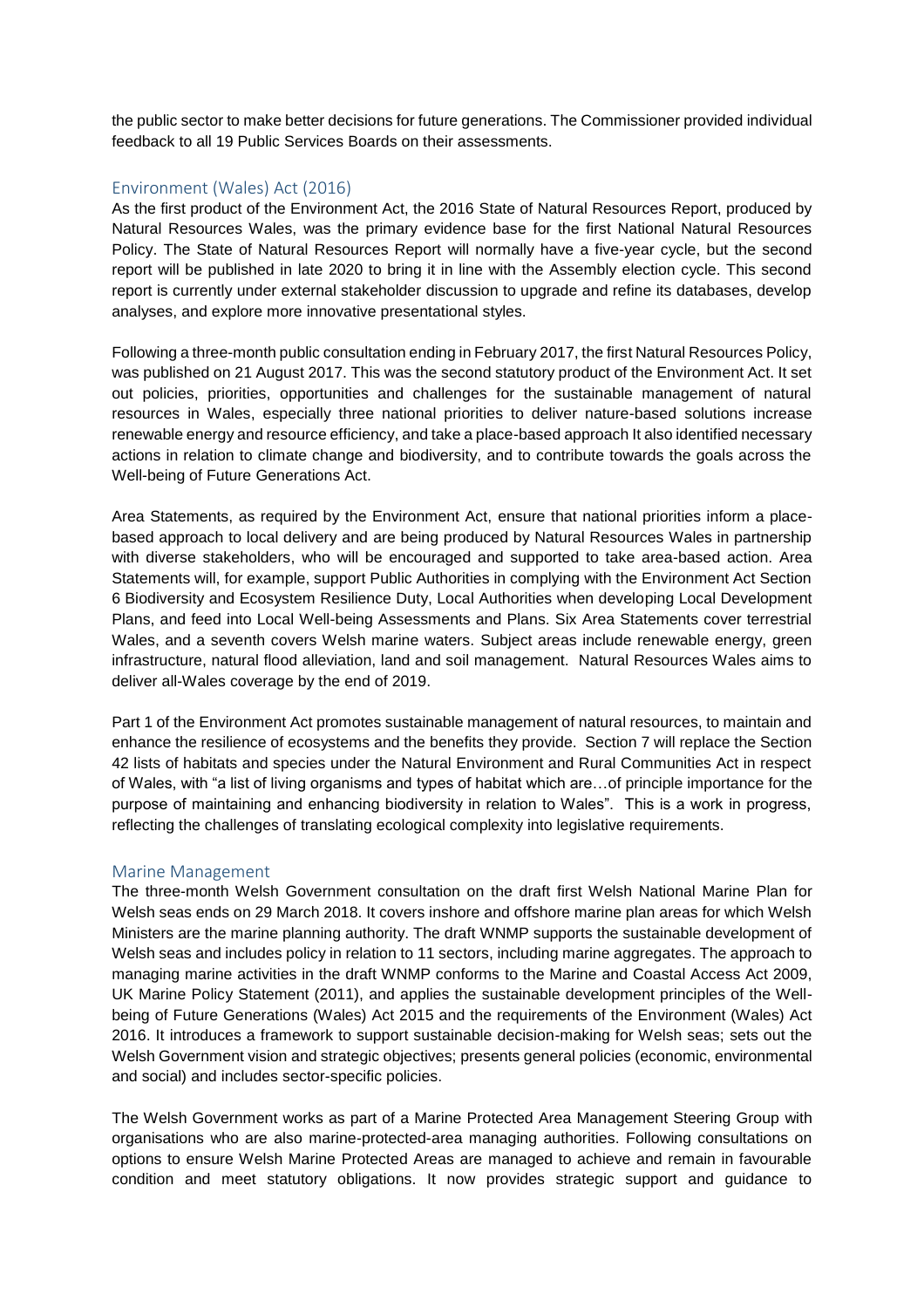management authorities to facilitate activity that has greatest impact on the condition of Marine Protected Areas, their features and network.

#### Recycling and circular economy

The 2010 overarching waste strategy document for Wales "Towards Zero Waste" established ambitious targets for waste prevention and recycling. By 2050, Wales aims to have reduced the impact of waste to within its environmental limits and to recycle at least 70% of waste by 2025. To achieve this, statutory recycling targets have been set, which, coupled with an investment of up to £750 million to support local authorities to deliver next generation waste facilities, has seen Wales achieve the highest recycling rates in the UK and third in the world. Importantly, as well as significantly increasing recycling to 56%, work in the waste sector has significantly reduced emissions by 20.4% and delivered economic growth. The Welsh Government also anticipate savings against future costs of over £5.5 million on food waste and over £500 million on residual waste programs. Provisions in the Environment Act help to achieve more recycling by businesses and the public sector, and in 2017, the Welsh Government announced a £6.5 million fund to help the country move towards a circular economy.

A consultation to refresh the strategy starts in July 2018 to ensure it complements the aims set out in the Well-being of Future Generations Act and the Environment Act. The objective is to continue progressing towards Wales' One Planet Goal of reducing the impact of waste in Wales to within environmental limits by ensuring plans and programmes continue to plan and manage Wales' natural resources proactively, sustainably and in a joined-up way, ensuring present needs are met without compromising the needs of future generations.

#### National Development Framework

A summary of the January-March 2017 Call for Evidence and Projects for the National Development Framework was published in August 2017. A consultation on Issues and Options will take place in April 2018.

#### New Environmental Impact Assessment (EIA) Regulations

New regulations came into force on 16 May 2017 to reflect changes to the Directive relating to a wide range of subjects, including Agriculture, Marine, Forestry, Town and Country Planning, Land drainage, and Water resources. Individual organisations and companies are currently looking at the implications of these within the context of the Planning Act and Environment Act.

#### Wales Act 2017

The Wales Act came into force on 31 January 2017. It amends the Government of Wales Act 2006 and the Wales Act 2014, and makes provision for the implementation for many influential changes, including a new fiscal framework. It empowers the Welsh Assembly to make laws on any matter except those specifically reserved to the UK Parliament. Some of the areas that have been conceded to Wales include powers over heat and cooling networks, and devolution of a package of measures on water and sewerage. There is no clear principle underpinning the scope of the powers devolved to the assembly and those reserved to the UK Parliament.

### NORTHERN IRELAND

The Northern Ireland Executive remains in hiatus after a collapse as a result of a botched Renewable Heat Incentive scheme in January 2017. A new Northern Ireland Secretary, Karen Bradley, has reengaged talks between the two main parties with the outcome at this stage still unknown. At a United Kingdom level, the Democratic Unionist Party continue to work in partnership with the Conservative Party government in what is known as a 'confidence and supply' deal. However, significant uncertainty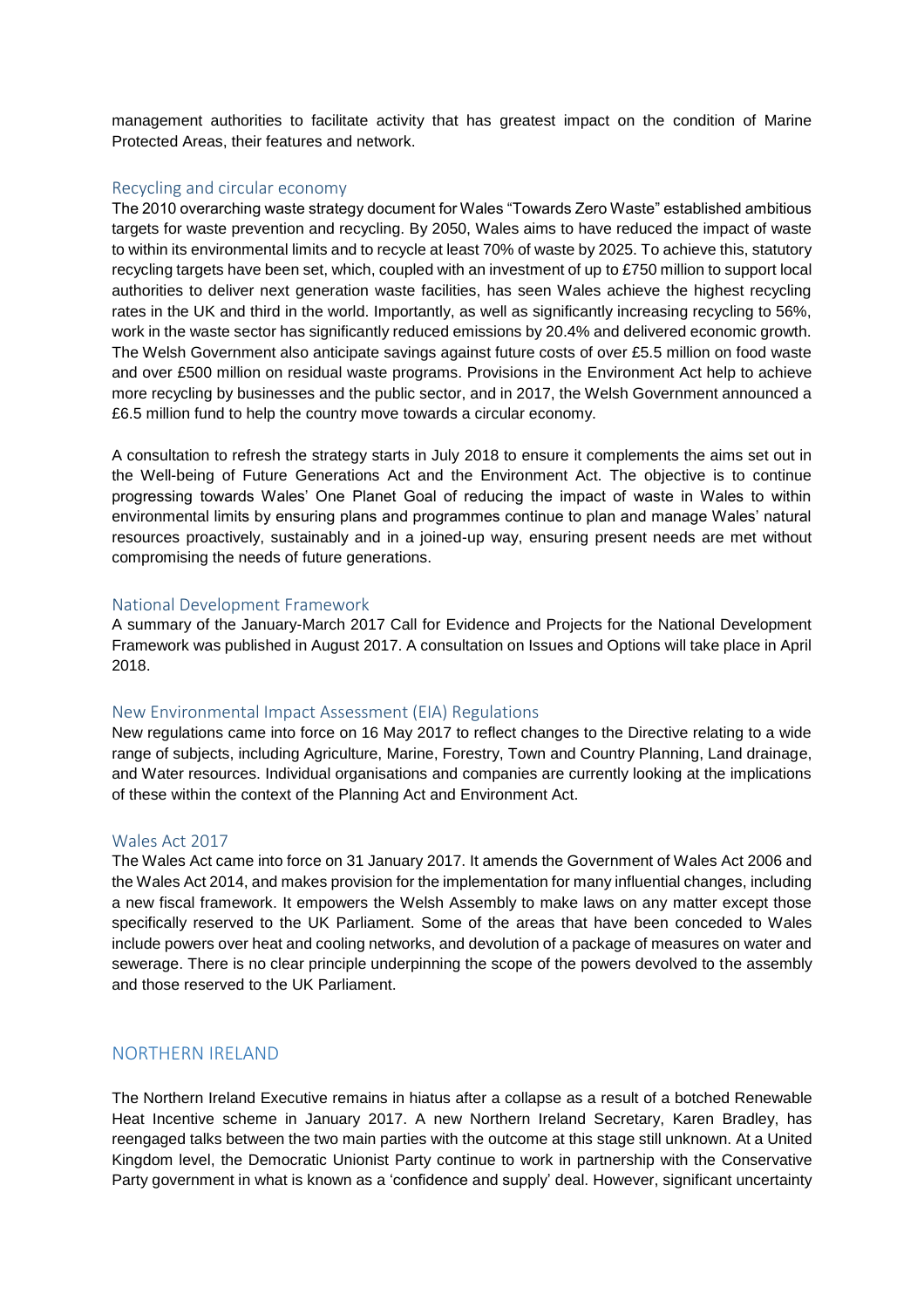remains at local level, particularly because agriculture, fisheries and environment are devolved competencies.

### Impact of Impasses on Brexit related matters

Intensification of agriculture remains the most significant contributor to biodiversity and water quality decline in Northern Ireland. Moving away from the Common Agriculture Policy as a result of Brexit, into a new domestic regime focused on the principle of 'Public Money for [environmental] Public Goods' has the potential to focus public money on the delivery of environmental outcomes. The legislative case for this is to be set out in the Agriculture Bill, mentioned in the Queens Speech. However it is not yet clear how much of this will apply to devolveds, with indications that the majority of the legislation will apply to England only. It can only be assumed that devolved governments would then draft their own legislative programme for agriculture, however with no local Assembly in place this poses a significant problem for Northern Ireland. In the scenario where there is no Assembly, Northern Ireland would either take no action or the United Kingdom government would have to consider a direct rule option that would facilitate a legislative process in Northern Ireland. Despite this, the Department of Agriculture Environment and Rural Affairs are meeting with stakeholders to gain an understanding of what the Agriculture, Fisheries and Environment sectors need new domestic policy to achieve.

Most pressing however is the 'European Union (Withdrawal) Bill' and the transposition of Statutory Instruments/Regulations (secondary legislation) into domestic law for Northern Ireland. The Department of Agriculture Environment and Rural Affairs is currently carrying out an assessment of all relevant legislation to ensure that technical changes necessary to correct deficiencies arising as a result of the UK leaving the EU are flagged and reported. With no Northern Ireland Assembly, concern is arising amongst stakeholders that there will be no consultation on changes in Statutory Instruments/Regulations. Key pieces of European Union legislation, such as the Birds and Habitats Directive (The Conservation (Natural Habitats, etc.) Regulations (Northern Ireland) 1995), could be weakened as a result.

### Key developments and Issues awaiting 'sign-off'

The Environmental Farming Scheme is the Department of Agriculture Environment and Rural Affairs new agri-environment programme which incentivises farmers and land managers to manage land for specific environmental needs. It has a budget of £100m and the first tranche opened in February 2017, with agreements commencing in January 2018. The scheme will open for a second tranche in March and July of 2018.

As mentioned previously, agriculture and environment are devolved issues, therefore any new change in policy or legislation, as a result of Brexit or otherwise, cannot be signed off unless by a local Minister. A Key issue awaiting ministerial sign-off includes the extension of marine Special Protected Area on the east coast of Northern Ireland, adding over 96,000ha to the protected area network for the benefit of seabirds and marine wildlife. The Department are also consulting on a new Bovine Tuberculosis strategy, with the proposal to cull badgers in core affected areas, however this is proving controversial with the public, and the strategy is unlikely to become operational unless approved by a Minister.

### References

- Dixon, R. 2017. The greenest ever Programme for Government? *Friends of the Earth Scotland blog* <https://foe.scot/greenest-ever-prog-govt/>
- Scottish Government. 2017. *A Nation With Ambition: The Government's Programme for Scotland 2017-18*. Scottish Government
- Sutherland, W.J., Burke, E., Clements, A., Connor, B., Martin, J., Mitchell, C., Monk, K.A., Rogalla von Bieberstein, K. & Thompson, D.B.A. 2017. What are the forthcoming legislative